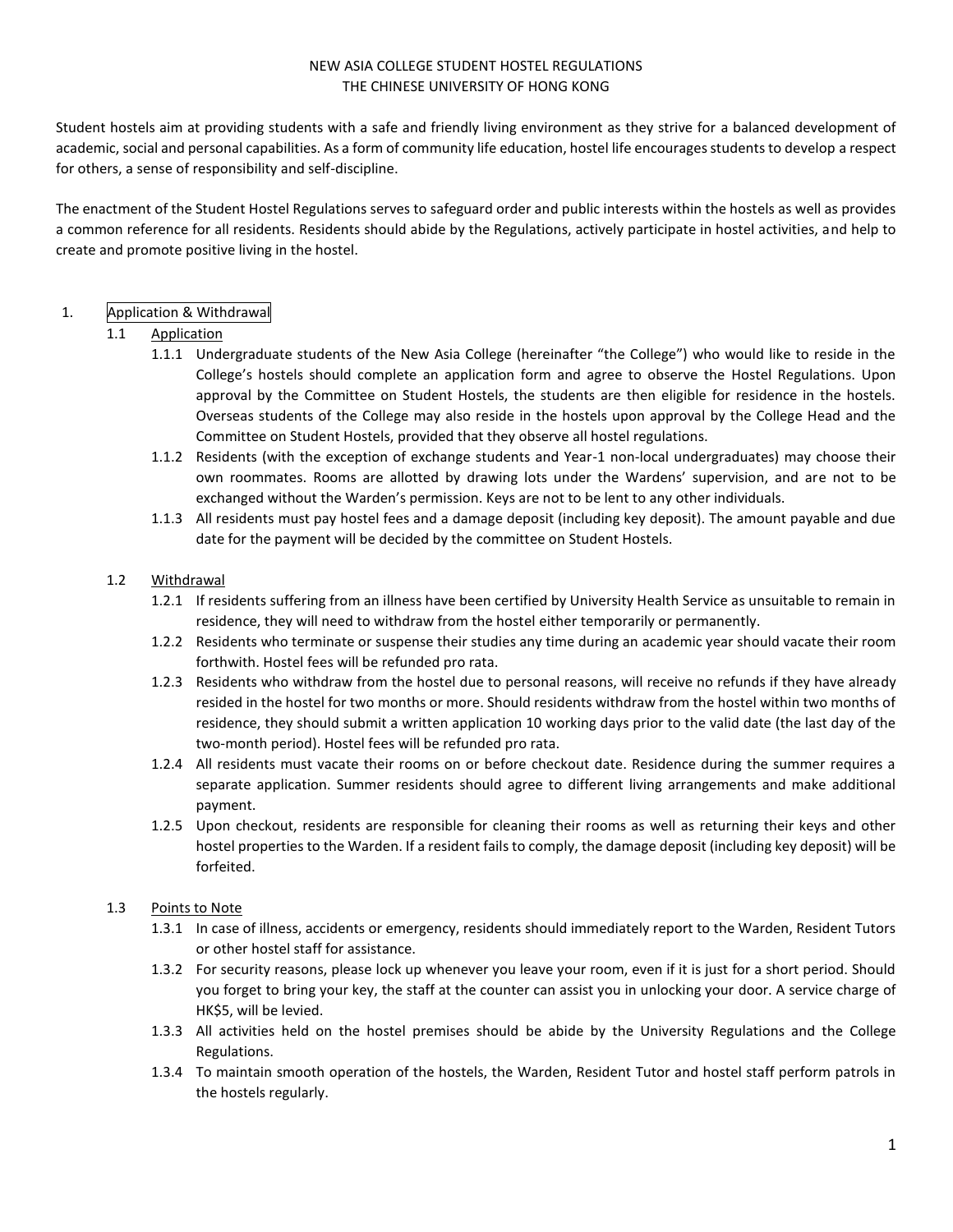- 1.3.5 Normally residents' consent will be sought before entering the room. However, hostel staff are entitled to enter a room without residents' permission in exceptional circumstances such as:
	- (i) An accident is believed to have occurred inside the room;
	- (ii) For maintenance, safety and security reasons;
	- (iii) To investigate incidents concerning violations of Hostel Regulations

# 2. General Rules

## 2.1 Opening Hours

- 2.1.1 Monday to Friday: 6:30 a.m. 12:00 midnight; Saturday, Sunday and holidays: 6:30 a.m. 1:00 a.m. Hostels entrances are secured during non-opening hours.
- 2.1.2 Residents should not frequently return late at night or stay out overnight. If residents return after opening hours they should register with the staff on-duty at the entrance.

## 2.2 Visitors

- 2.2.1 Visitors may enter the hostels during visiting hours, provided that they are accompanied by the receiving residents at all time, and that they would leave by the end of the visiting hours. Visitors must be received by a hostel staff or resident before entering the hostel.
- 2.2.2 Aside from the visiting hours decided by each hostel respectively, no one (including residents) is allowed to enter any floors for the opposite sex.
- 2.2.3 Visitors may not enter the hostels before 8:00 a.m. or after 12:00 midnight.
- 2.2.4 Residents who wish to receive overnight visitors must follow the procedures stated in the 'New Asia College Student Hostel Regulations for Overnight Visitors' (see Appendix I).

## 2.3 Hostel Areas

- 2.3.1 Residents are expected to dress properly in public areas of the hostel.
- 2.3.2 Residents' personal belongings should be as simple as possible, and are the sole responsibility of the residents. Neither the College nor the Warden will be responsible for any loss of residents' properties or money.
- 2.3.3 Residents should avoid making excessive noise and refrain from any behaviors that may disturb others.
- 2.3.4 Residents are responsible for keeping their own rooms clean, and should help to maintain the hygiene and tidiness of the hostel premises.
- 2.3.5 Be environmentally friendly electrical appliances and water taps should be turned off when not in use.
- 2.3.6 The pantry is for simply cooking only. Residents are to clean up the pantry immediately after use. No cooking is allowed outside the designated areas.
- 2.3.7 Hostel facilities and property should be handled with care. Magazines and newspaper are not to be taken away from the common rooms. Furniture and appliances are to be used in situ. Residents causing damage to hostel property will pay for the replacement of such as current market price.
- 2.3.8 Verbal and behavioral harassment is strictly prohibited in the hostels.
- 2.3.9 Personal belongings should not be placed in public areas.
- 2.3.10 Walls (including those in the rooms) must be kept clean and intact. Circulars should only be posted in areas allocated by the Warden.
- 2.3.11 No dangerous and prohibited items is allowed in the hostel.
- 2.3.12 Gambling in any form is prohibited in the hostels. Possession of any gambling equipment is also prohibited.
- 2.3.13 Alcohol cannot be consumed or kept in the hostels.
- 2.3.14 Pets are not allowed in the hostels.
- 2.3.15 Any interference with permanent electrical wires and fittings in the hostels is strictly forbidden.
- 2.3.16 Any disturbance on electrical appliances is prohibited.
- 2.3.17 Use of electrical appliances of high energy-consumption (such as heater, television of 21 inches or above, microwave ovens, ovens, hotplates and refrigerators over one meter in height) is not allowed in the rooms.
- 2.3.18 Hostel residents who fail to obey the regulations in using hostel facilities (e.g. pushing the emergency exit door and thus alerting the fire alarm, hanging things on the sprinklers and fans in the room to affect the function of safety devices, etc.), whether deliberately or not, will be handled by the Hostel Warden concerned accordingly.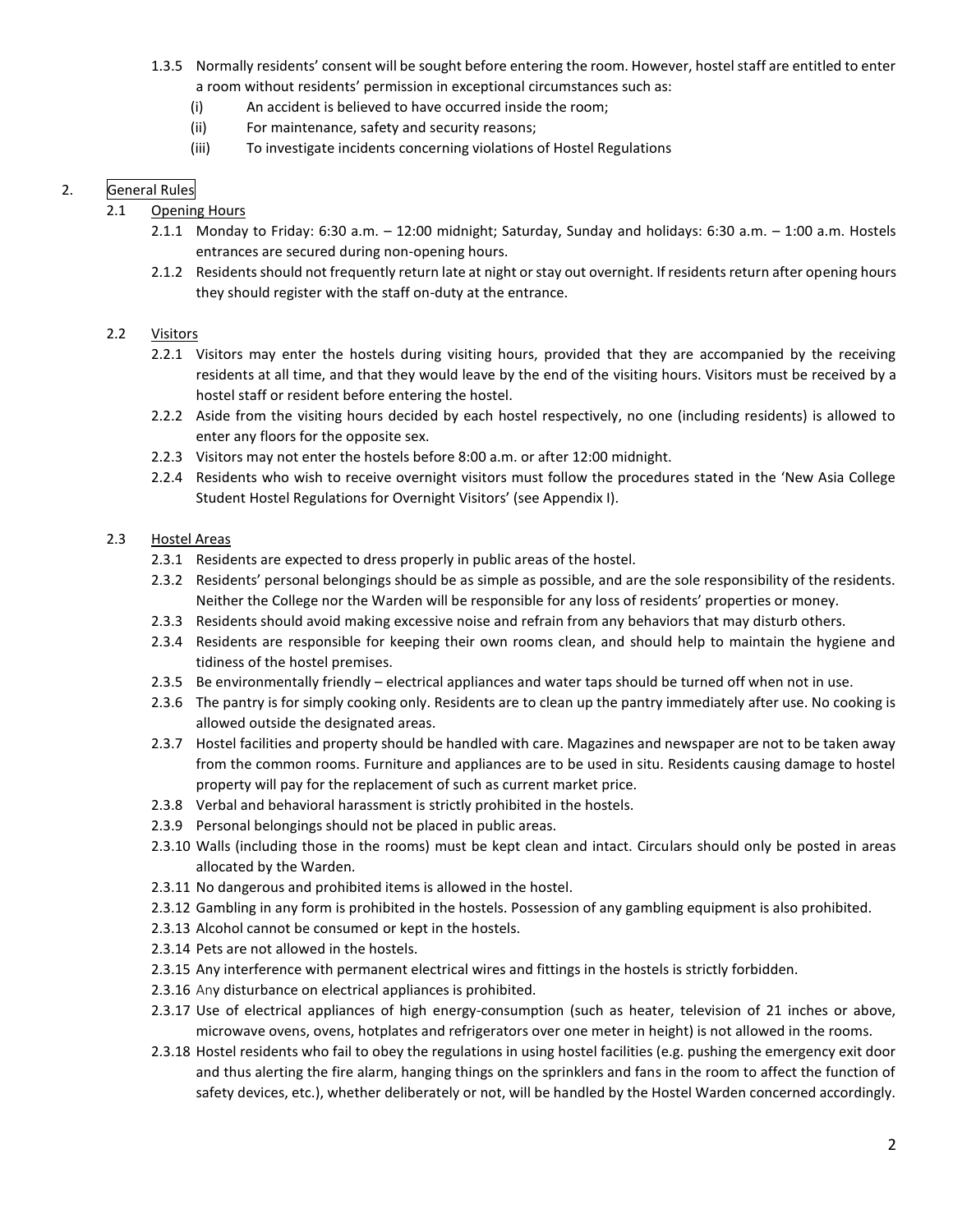Cases of serious disobedience will be referred to the Dean of Students' office or Working Group on Hostel Discipline for further action.

- 2.3.19 Under The Smoking (Public Health) (Amendment) Ordinance, smoking is prohibited on The Chinese University of Hong Kong campus (both indoors and outdoors).
- 2.3.20 Under the Copyright Ordinance, it is an offence for a person to distribute copies of copyrighted works to such an extent as to affect prejudicially the owner of the copyright, or to illegally download any programs or files.

# 3. Violation of Student Hostel Regulations

- 3.1 A resident breaking the Hostel Regulations may be censured or reprimanded by the Warden, or be referred to the Discipline Group of the Committee on Hostel Affairs. Depending on the severity of the case, this may result in a warning, expulsion from the hostel or revocation of the right to apply for future residence.
- 3.2 All visitors must observe the Regulations during their visit, otherwise may ask them to leave or refer them for censure or penalty.
- 3.3 The Warden may confiscate any prohibited items, gambling equipment, alcohol, animals or pets on the hostel premises. Cases will be dealt with according to 3.1
- 3.4 Residents frequently staying out overnight or privately offering their hostel place to other persons may result in the revocation of their residence rights. Hostel fees will not be refunded.
- 3.5 Residents found guilty of theft will have their residence rights revoked. Hostel fees will not be refunded.
- 3.6 Wardens will refer cases of regulation violation to the Dean of Students' Office and the Working Group on Student Discipline according to the seriousness of the offense.

# 4. Hostel Associations

- 4.1 Residents of each hostel shall form their own hostel association to promote social and recreational activities, to help maintain order and self-discipline and to enhance the residents; friendship and welfare.
- 4.2 The constitution of each hostel association shall be written by the respective association.

## 5. Subsidiary Regulations

- 5.1 The Student Hostel Regulations are drafted and amended when necessary by the Committee on Student Hostels and will take effect upon approval by the College assembly of Fellows.
- 5.2 The Committee on Student Hostels reserve the right of final interpretation of the Regulations.
- 5.3 The Chinese version of the Regulation shall prevail in case of any inconsistencies.